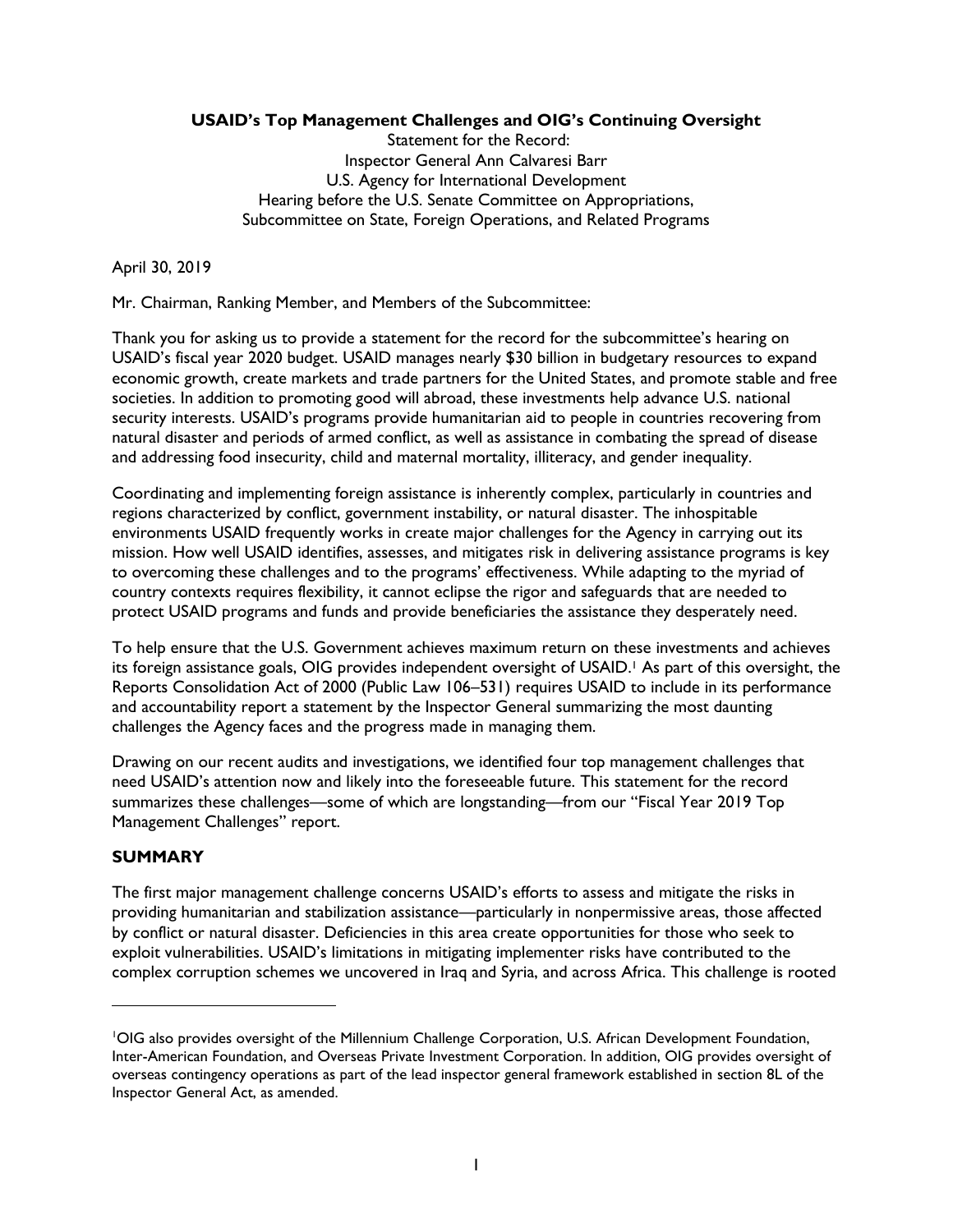in the Agency's lack of effective planning, monitoring, and evaluation to counter corruption and the threat of foreign assistance diversions to terrorists.

The second challenge concerns the need for more robust analyses of country capacity and financial backing to build on U.S. investments in international development. Promoting sustainability and ending the need for foreign assistance is central to USAID's mission. However, USAID's upfront analyses of multimillion dollar projects were insufficient to determine a country's ability to strengthen local skills and secure public- or private-sector commitment to continue development activities and services after U.S. involvement ends. This was the case with USAID's HIV/AIDS prevention and treatment project in Cambodia when a key donor abruptly decreased its funding soon after the project was launched. The sustainability of USAID's West Bank and Gaza Conflict Mitigation and Management Program has also been called into question. USAID has yet to evaluate the program—which has been ongoing since 2004 with more than 100 grants awarded to local and international organizations—to determine long-term impact and improve the effectiveness of future grants. Again, insufficient planning, monitoring, and evaluation are at the root of these vulnerabilities.

Reconciling distinct interagency priorities and functions to advance U.S. foreign assistance is the third major challenge facing USAID. Our oversight of USAID activities related to the Ebola response in West Africa, sustainable energy in Haiti, and other foreign assistance efforts continues to show that competing priorities, different policies and procedures, and additional layers of review—particularly with the Department of State—complicate and impede multiagency response and development activities. Our work validated gaps in the delivery of foreign and humanitarian assistance in West Africa, Latin America and the Caribbean, and fragile states worldwide.

The fourth challenge concerns vulnerabilities in USAID's financial and information management systems. USAID's ability to carry out its mission and ensure effective stewardship of Federal funds depends on the integrity and reliability of these systems. Despite noteworthy actions to improve its systems, USAID continues to grapple with meeting stringent Federal financial and information management requirements for promoting transparency and accountability. Specifically, USAID has been unable to reconcile its intragovernmental transactions and differences between its general ledger and Treasury's; manage its awards to implementers, which total approximately \$17.6 billion annually; and fully comply with Federal Information Technology Acquisition Reform Act requirements.

## **MANAGING RISKS INHERENT TO PROVIDING HUMANITARIAN AND STABILIZATION ASSISTANCE**

In December 2018, the United Nations estimated that \$21.9 billion would be needed to assist 131.7 million people in 42 countries affected by natural disasters and conflict. USAID reports expending an average of approximately \$2.6 billion on humanitarian and stabilization assistance annually.<sup>2</sup> Public health crises and extremist group activities further exacerbate the need for humanitarian and stabilization assistance worldwide.

To procure and distribute relief supplies in these volatile environments, USAID must balance efforts to deliver assistance—which frequently entail working with nongovernmental organizations (NGO), contractors, and public international organizations (PIO), <sup>3</sup> while coordinating with multiple U.S. Government agencies and international donors—with safeguards to ensure assistance does not adversely affect local markets or fall prey to corruption.

 $^{\text{2}}$  For fiscal years 2013 through 2017 as reported in USAID's agency financial reports.

<sup>&</sup>lt;sup>3</sup> PIOs include U.N. organizations or international finance organizations, and are subject to fewer Federal restrictions than other types of implementers.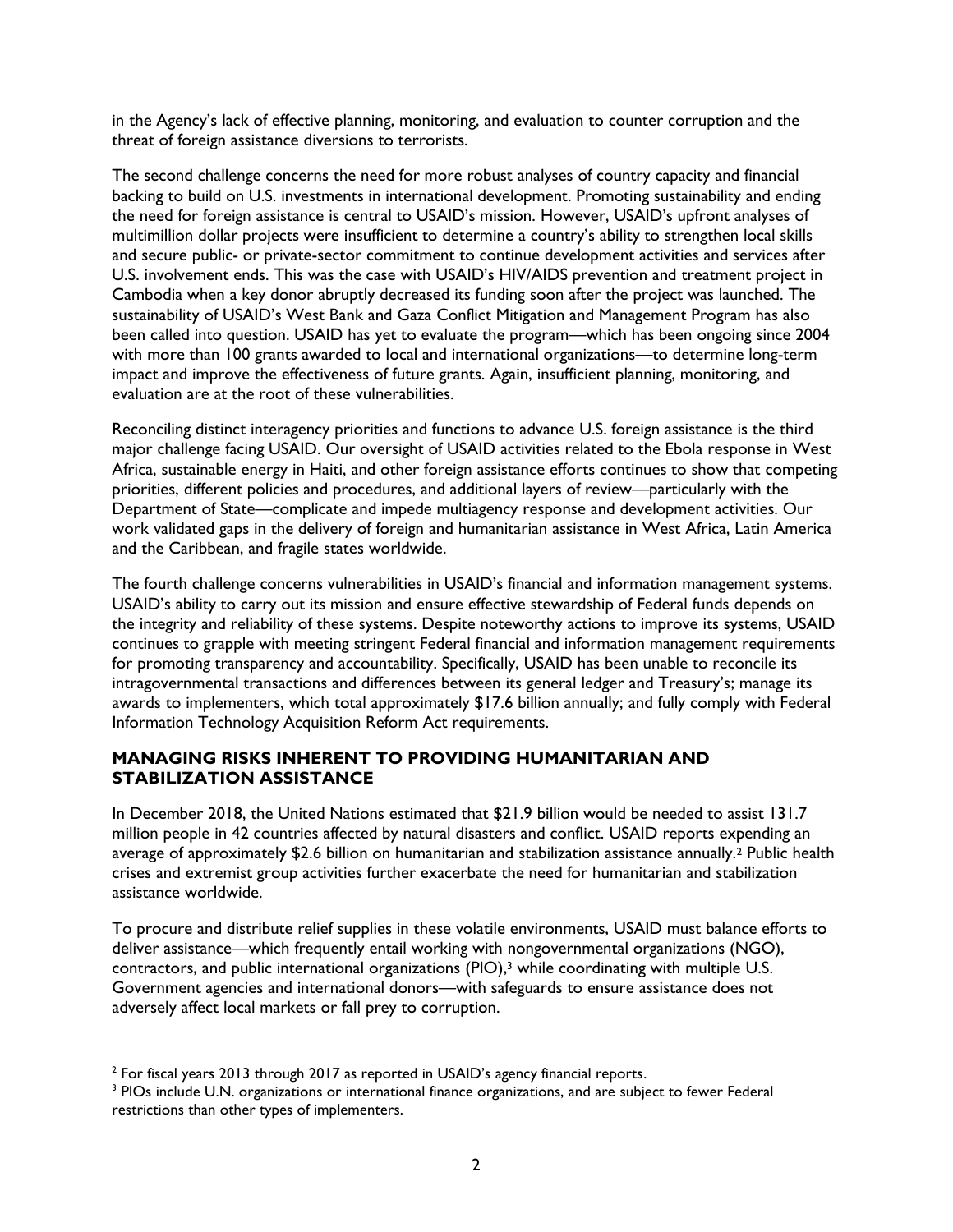Fraud, waste, and abuse in these settings are acute, and managing these risks has been a longstanding challenge for USAID—especially when short-term humanitarian responses evolve into a protracted presence, as in Syria, Iraq, and Somalia. While USAID evaluates operational context and implementer capacity to determine whether the risk of inaction outweighs the risk of providing assistance, our investigations and audits continue to expose weaknesses in USAID planning and monitoring that create opportunities for bad actors to exploit vulnerabilities, as described below.

*Overseeing PIOs***.** PIOs help implement U.S. humanitarian responses in nonpermissive environments. However, USAID has been challenged in overseeing these organizations. As we reported in September 2018, USAID did not align its PIO policies and processes with Federal internal control standards or develop clear documented standards for properly vetting, managing, and overseeing PIOs. In addition, USAID lacked sufficient policies and processes for identifying, assessing, and managing PIO risks. Instead, USAID relied on PIOs to assess and manage their risks. USAID's awards to PIOs working in Syria and Iraq—which now span more than 6 years and total \$2.6 billion—are particularly vulnerable to fraud, waste, and abuse because the awards had not been designed with internal control standards appropriate for the context.

*Responding to Public Health Crises of International Concern***.** The 2014 Ebola epidemic in West Africa was one of the deadliest infectious disease outbreaks in modern history. USAID led the response by the United States, which appropriated around \$5.4 billion and was the largest international donor. USAID's strategy provided needed flexibility to adapt to changing circumstances, including evolution of the disease. However, a lack of policies for a whole-of-Government approach, delays in obtaining emergency funding, and other factors complicated the response. Insufficient needs assessments, frequent staff turnover, and weak handover procedures for rotating response teams further undermined USAID's efforts. One official said USAID operated with too few people to follow the money and determine whether support was reaching targeted beneficiaries. Ultimately, USAID procured \$4.6 million in excess medical supplies, and most USAID-funded treatment centers and care units opened after the majority of Ebola cases had already occurred; as a result, some centers and units never saw patients.

*Identifying and Curbing Fraud and Corruption in Nonpermissive Environments. Nonpermissive* environments are especially vulnerable to individuals intent on stealing U.S. funds and goods, depriving beneficiaries of assistance in insecure countries such as Iraq and Syria. A \$150 million pledge that the United States made in July 2017 to help Iraqis return to communities freed from Islamic State of Iraq and Syria (ISIS) occupation was placed on hold because of fraud allegations. Following a joint investigation, USAID and the United Nations Development Programme agreed to additional funding requirements that call for stronger internal controls, expanded monitoring of project activities, controlled sharing of contract details, enhanced fraud prevention training, and a full-time, Iraq-focused investigator.

USAID's cross-border relief programs for internally displaced Syrians have been similarly exploited, reducing the quality of humanitarian assistance provided to refugees. One individual with close ties to host-country officials manipulated tenders to companies he was affiliated with for personal profit. In another case, a USAID implementer manipulated procurements in favor of vendors that offered bribes and kickbacks, shortchanged deliveries, and substituted products in USAID-funded supply kits with items of lesser quality. A separate incident exposed a ring of Turkish vendors that colluded with staff from four USAID implementers. USAID has taken action to improve award management, program oversight, internal processes, and fraud prevention; however, our ongoing investigations continue to substantiate allegations of fraud and mismanagement.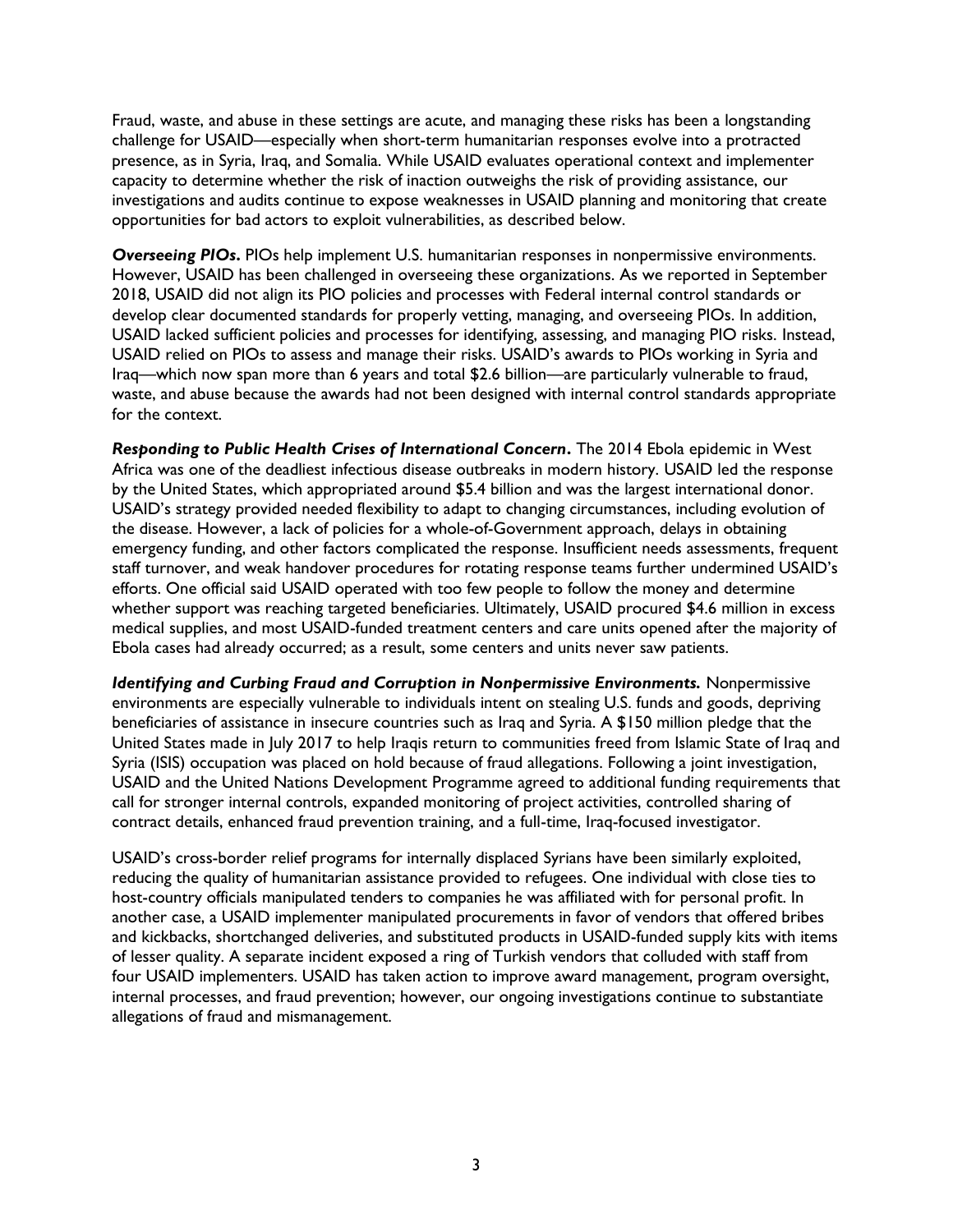**Preventing Support to Terrorists.** Enhanced vigilance is critical to ensuring U.S. foreign assistance does not support groups designated as foreign terrorist organizations.<sup>4</sup> The risks inherent to providing assistance can be exacerbated in states with weak democratic systems and accountability where these groups operate, often with great influence over the communities that USAID assists.

Insufficient monitoring and oversight have allowed terrorist groups to divert assistance from intended beneficiaries. For example, under the threat of Hay'at Tahrir al-Sham (HTS)—a designated terrorist group operating in northern Syria—an NGO's employees knowingly diverted thousands of USAIDfunded food kits worth millions of dollars to ineligible beneficiaries (including HTS fighters) and submitted falsified beneficiary lists. A USAID third-party monitor reported the diversion, and our investigation resulted in USAID suspending the program and the NGO terminating dozens of employees. Another OIG investigation found that implementer staff were affiliated with or sympathetic to known terrorist groups in northwest Syria. The NGO ultimately suspended portions of its program to reverify the identities of all of its beneficiaries, adapted its program to the changing risk environment, and terminated or asked for the resignation of a number of employees.

While USAID requires its award applicants to disclose any prior material support provided to terrorist entities and verifies that contractors are not blocked from receiving USAID funds, implementers have falsely certified that they have not materially supported blocked entities. Further, USAID's requirement to disclose past material support to terrorist organizations concerns only implementers applying for assistance awards, not contracts. We notified USAID of these vulnerabilities—which particularly affect high-risk programs in Afghanistan, Iraq, Syria, and similar nonpermissive environments—and understand the Agency is working on corrective action.

*Detecting and Reporting Sexual Exploitation and Abuse (SEA)***.** On learning in February 2018 that an NGO had covered up claims of SEA violations in Haiti following the country's catastrophic 2010 earthquake, we sent a memorandum to the USAID Administrator highlighting vulnerabilities in USAID's SEA-related reporting requirements for implementers. Our March 2018 memorandum noted that, under Agency policy for awardees and subawardees, the standard for reporting SEA allegations to USAID and OIG was limited to complaints of human trafficking or procurement of commercial sex. Even in cases of trafficking and commercial sex, implementers were given the discretion to report only allegations that they deemed credible—a threshold that may be too high and delay independent and prompt assessments and responses by USAID and OIG.

USAID has taken action to address some risks we identified. For example, USAID has included special conditions in some awards and revised its policy for agreements with PIOs to improve its oversight of these organizations. Further, after the Haiti SEA incident was exposed, the USAID Administrator reaffirmed the Agency's zero tolerance for sexual misconduct, exploitation, or abuse of any kind—a message emphasized at the Administrator's March 2018 "Forum on Preventing Sexual Misconduct." <sup>5</sup> The Administrator also established the Action Alliance for Preventing Sexual Misconduct, joined by an OIG liaison, which worked with OIG in updating standard award provisions and establishing additional guidance clarifying that *all* forms of sexual misconduct that affect beneficiaries should be reported to USAID and OIG, not just those involving trafficking or commercial sex.

We will continue to assess USAID's humanitarian assistance activities. For example, we are reviewing USAID's activities in Iraq as part of an ongoing audit. Another OIG audit is looking at USAID's oversight of selected implementers delivering humanitarian assistance in response to the Syrian crisis. We are also

<sup>4</sup> Designated as such by Executive Order 13224, the Specially Designated Nationals and Blocked Persons List published by the Office of Foreign Assets Control, or the Department of State's State Sponsors of Terrorism List.

 $^{\rm 5}$  The forum included the Inspector General and representatives from key implementers and U.N. agencies.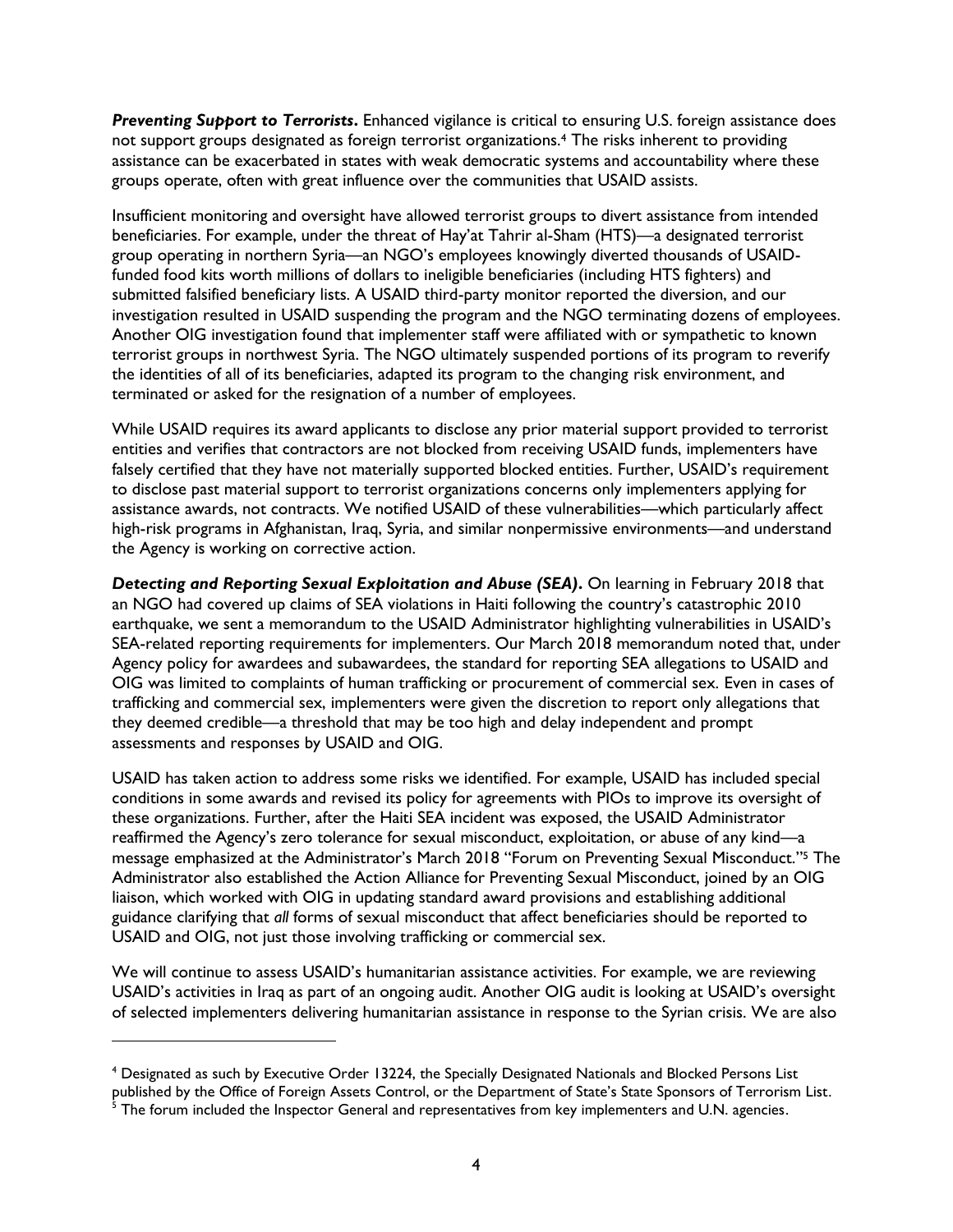currently auditing USAID's response to crisis in West Africa—where years of conflict and escalating violence perpetuated by Boko Haram and ISIS have displaced an estimated 2.5 million people in the countries surrounding the Lake Chad Basin—in part to assess its actions to prevent terrorist organizations from obtaining USAID humanitarian funds.

#### **STRENGTHENING LOCAL CAPACITY AND IMPROVING PLANNING AND MONITORING TO PROMOTE SUSTAINABILITY OF U.S.-FUNDED DEVELOPMENT**

The ultimate aim of U.S.-funded development is to end the need for foreign assistance. To support partner countries' journey to self-reliance and better ensure that development is sustainable after U.S. involvement ends, USAID calls for investing in communities that have a stake in continuing activities and services; building the skills of local stakeholders; and promoting planning for sustainability, which could include public- or private-sector participation and financial backing.

Best practices for achieving sustainable development encourage increased use of local systems to implement donor-funded programs. <sup>6</sup> USAID initiatives reflect these principles, and in 2016, the Agency updated its policy on development programming with an emphasis on promoting local ownership. However, working with local partners and host-country governments with limited capacity, weak financial systems, and insufficient internal controls presents significant challenges for USAID.

USAID also continues to work to implement its planning, learning, monitoring, and evaluation cycle to (1) design programs that are supportable and complement larger strategies, (2) promote accountability, (3) adapt programs before they get off track, and (4) inform decisions about current and future programming. Our audits and investigations have repeatedly shown the consequences of operating without a fully implemented program cycle, especially on development programs that encourage selfreliance. For example:

- A key assumption for the success of USAID's HIV/AIDS prevention and treatment project in Cambodia was continued support from other donors. However, soon after the project was launched in November 2012, the Global Fund to Fight AIDS, Tuberculosis, and Malaria abruptly decreased its funding, requiring the project to substantially reduce the number of planned local centers for excellence, undermining USAID's plans to strengthen local organizations and minimize the need for external funding after the project was implemented. At the same time, the project lacked performance indicators to quantify progress in implementing planned innovations, measure efforts to build local capacity, ensure innovations' cost-effectiveness, or inform decisions on expanding innovations to reach larger populations.
- USAID's Global Health Supply Chain-Procurement and Supply Management Project—a \$9.5 billion indefinite delivery, indefinite quantity contract awarded to Chemonics International in 2015—is intended to provide cost-effective health commodities in more than 50 countries, as well as technical assistance in supply chain management. However, since 2016 our investigations and joint operations with local authorities have revealed that host governments' warehousing and commodity distribution systems are vulnerable to supply chain leakage, creating the potential for large-scale, illicit resale of USAID-funded commodities to private businesses and public markets. These joint efforts have, as of March 2019, resulted in 41 arrests and 30 indictments of subjects suspected of selling stolen commodities on the black market.
- USAID did not evaluate its West Bank and Gaza Conflict Mitigation and Management Program ongoing since 2004 with more than 100 grants awarded to local and international organizations—to

<sup>6</sup> Best practices incorporate principles from the 2005 Paris Declaration on Aid Effectiveness, the 2008 Accra Agenda for Action, and the 2011 Busan Partnership for Effective Development Cooperation.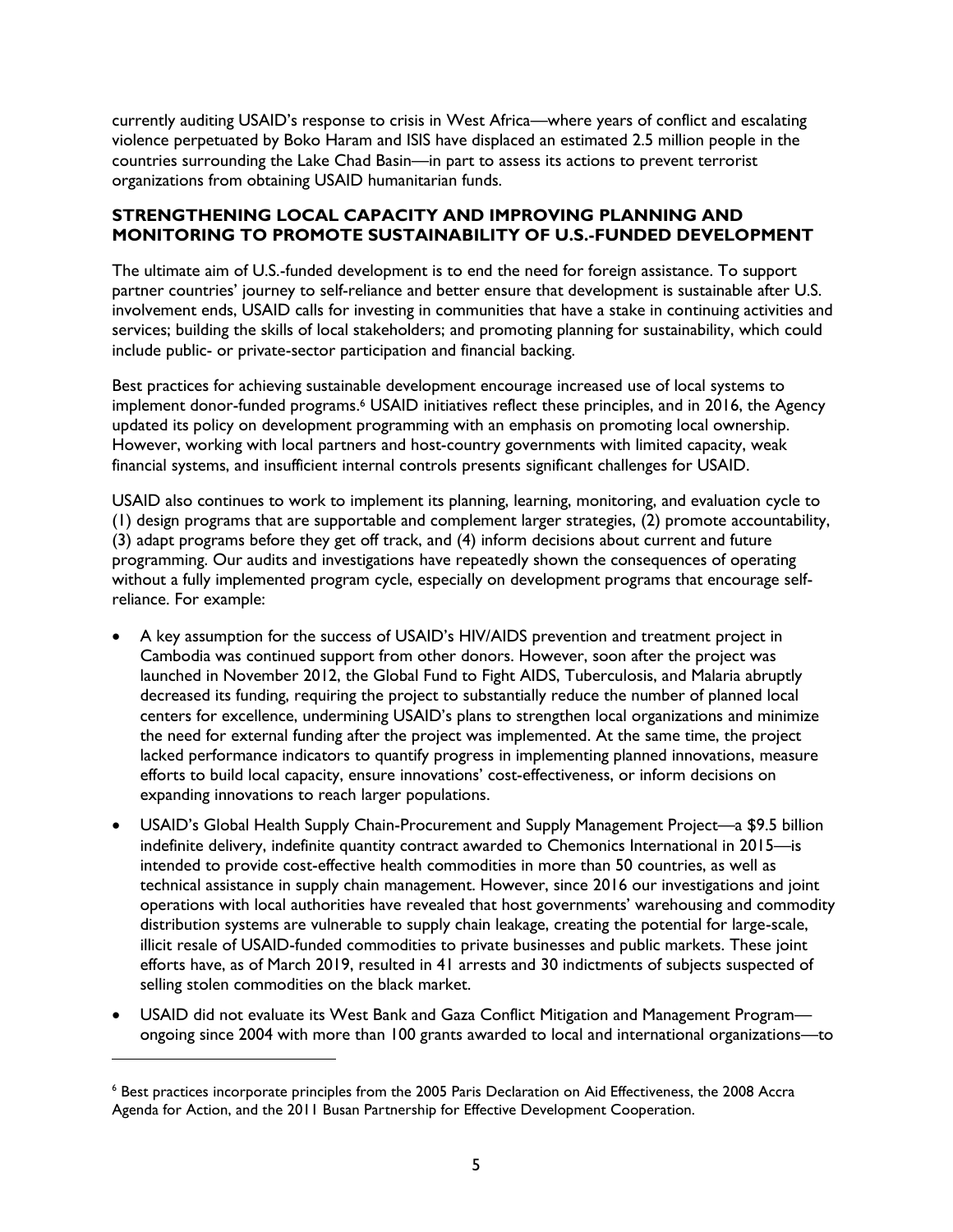determine long-term impact and improve the effectiveness of future grants. The mission recently initiated an evaluation that it expected to be completed in May 2019.

- The Haitian Government delayed planned reforms considered key to the success and sustainability of a USAID-funded project to expand electricity generation in the country.
- USAID/Pakistan did not reach an agreement with stakeholders on who would operate and maintain Pakistan's \$20.9 million Satpara agricultural irrigation project after USAID's planned December 2018 withdrawal. The project called for Pakistan's Public Works Department to manage the upgraded irrigation system, but with no prior experience managing these types of systems, the department did not plan to take over responsibility, and the irrigation system has already shown signs of deterioration.
- On the Gomal Zam Multipurpose Dam Project, USAID and Pakistan did not implement a plan to maintain electricity generation or restore power in the event that it failed. After the dam was completed in June 2013 and handed over to the Pakistani Government, Pakistani officials reported sporadic electricity generation, and by October 2016, system failures and damages had altogether shut down electricity generation, which has yet to be fully restored.

USAID has begun to address its multiple sustainability challenges. Notably, USAID began a strategic transition in 2018 that focuses on building country self-reliance using high-level metrics to identify strengths and weaknesses, help inform strategic decisions, and ultimately determine a country's level of commitment and capacity to be self-reliant. USAID has taken other steps too. For example:

- To build local capacity, USAID established external partnerships with the International Organization for Supreme Audit Institutions and signed a memorandum of understanding with the Government Accountability Office (GAO) in April 2016 to enhance the oversight capabilities of audit organizations in developing countries. The success of these partnerships will depend on how USAID cultivates them.
- To improve planning and monitoring—longstanding challenges cited in our past Top Management Challenges reports—USAID updated and added rigor to its policy for program design and management in September 2016. Recognizing the need to build internal capacity to fully implement the policy, USAID's Bureau for Policy, Planning, and Learning developed new training, tools, and technical assistance to support missions' program planning and monitoring. As of August 2018, the Agency had trained more than 3,000 staff in performance monitoring and evaluation, and approximately 900 staff had completed courses in project design. These actions should help address the Agency's planning and monitoring challenges, but sustained management focus will be required to ensure programs and projects are effectively designed and meet performance expectations.
- In addition, USAID included sustainability in its first Agency Risk Profile<sup>7</sup>—approved by the Administrator in July 2017—and developed a sustainability risk mitigation plan. Even with the mitigation plan in place, Agency leadership recognizes that regular monitoring of the plan through the enterprise risk management (ERM) process may be needed. The Agency also included risks related to planning and monitoring in the risk profile and will continue to monitor and manage these risks through its ERM process.

We continue to monitor USAID's efforts to strengthen capacity and promote sustainability. For example, we recently issued a report on USAID's efforts to strengthen local capacity, enhance and promote country ownership, increase sustainability, and implement risk mitigation procedures. While

 $7$  The risk profile was developed in response to OMB Circular A-123, which mandates that Federal agencies institute a comprehensive enterprise risk management system.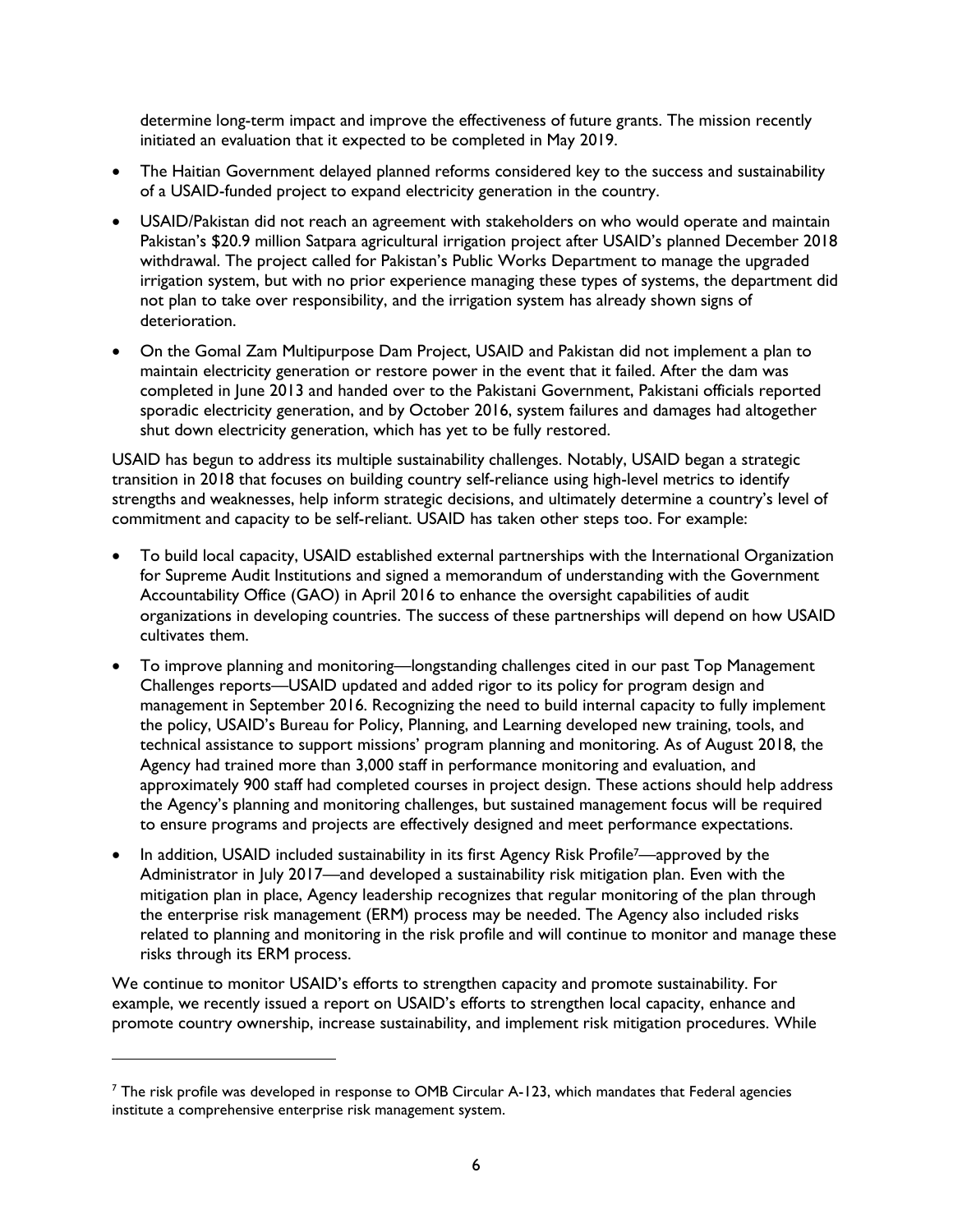USAID officials in operating units worldwide were optimistic about the positive impact of these efforts, the Agency lacked a means to determine whether it had achieved progress toward its goals. Our ongoing audits will examine issues related to sustainability in USAID's programs for democracy and governance and for global health supply chain management.

#### **RECONCILING INTERAGENCY PRIORITIES AND FUNCTIONS TO MORE EFFICIENTLY AND EFFECTIVELY ADVANCE U.S. FOREIGN ASSISTANCE**

Implementing foreign assistance programs, projects, and operations that involve multiple U.S. Government agencies has presented significant challenges for USAID in achieving its core mission. In particular, coordination with the Department of State—which makes policy and funding decisions for operations related to political and security crises—has complicated USAID's project planning and execution. Despite broad interagency guidance on the Department of State's role in politically sensitive environments, USAID employees are sometimes unclear on how best to manage additional layers of review, nimbly respond to changing priorities, address both U.S. diplomatic and development goals, and balance short- and long-term priorities.

The joint USAID-Department of State reform effort conducted in 2017 demonstrated the complexity in aligning complementary yet distinct missions and underscored USAID's persistent challenge in implementing programs, projects, and operations that involve other U.S. Government agencies.<sup>8</sup> Our point-intime review of the effort highlighted uncertainty about the joint reform's direction and end goals, and noted that disagreement and limited transparency on decisions related to the consolidation of functions and services led to questions about what the reform effort had achieved. USAID staff also voiced concerns related to the Agency's separate reform plan, including a lack of transparency and inclusivity in its development. Since then—amid leadership turnover at the State Department and ambiguity on the future of joint redesign efforts—USAID forged ahead with its independent transformation initiative. In August 2018, USAID outlined its proposed plans to Congress through nine congressional notifications some of which have since been cleared.

The U.S. Government's Haiti reconstruction efforts and the international Ebola response foreshadowed USAID's joint reform challenges. USAID was largely responsible for implementing State Department commitments to the Haitian Government for post-earthquake reconstruction, including a project to provide sustainable electricity services. However, USAID/Haiti lacked the staff needed to plan for and monitor efforts to meet both the State Department's priority for generating reliable electricity for an industrial park and USAID's broader development goal to expand modern electricity service to Haitians. When State Department assumptions about the Haitian Government's appetite for energy sector reform and commercial demand for electricity did not materialize, USAID/Haiti had to shift its long-term strategy for the power plant from government to private management and reduce its expansion goals. Ultimately, USAID's project did not meet its modernization and expansion goals, and the power plant will continue to rely on U.S. Government support until it can be transferred to another operator.

The international response to the 2014 Ebola virus outbreak in West Africa, which called for an unprecedented level of coordination for USAID, also demonstrated interagency challenges that affected operational effectiveness. While USAID had previously responded to public health crises of international concern, it continued to operate without a policy framework to launch a rapid and coordinated response to the Ebola outbreak, and responders were left to re-create processes for controlling the virus.

<sup>&</sup>lt;sup>8</sup> OMB Memorandum M-17-22 required executive branch agencies, including USAID and the Department of State, to submit reform plans and workforce plans to OMB by September 2017.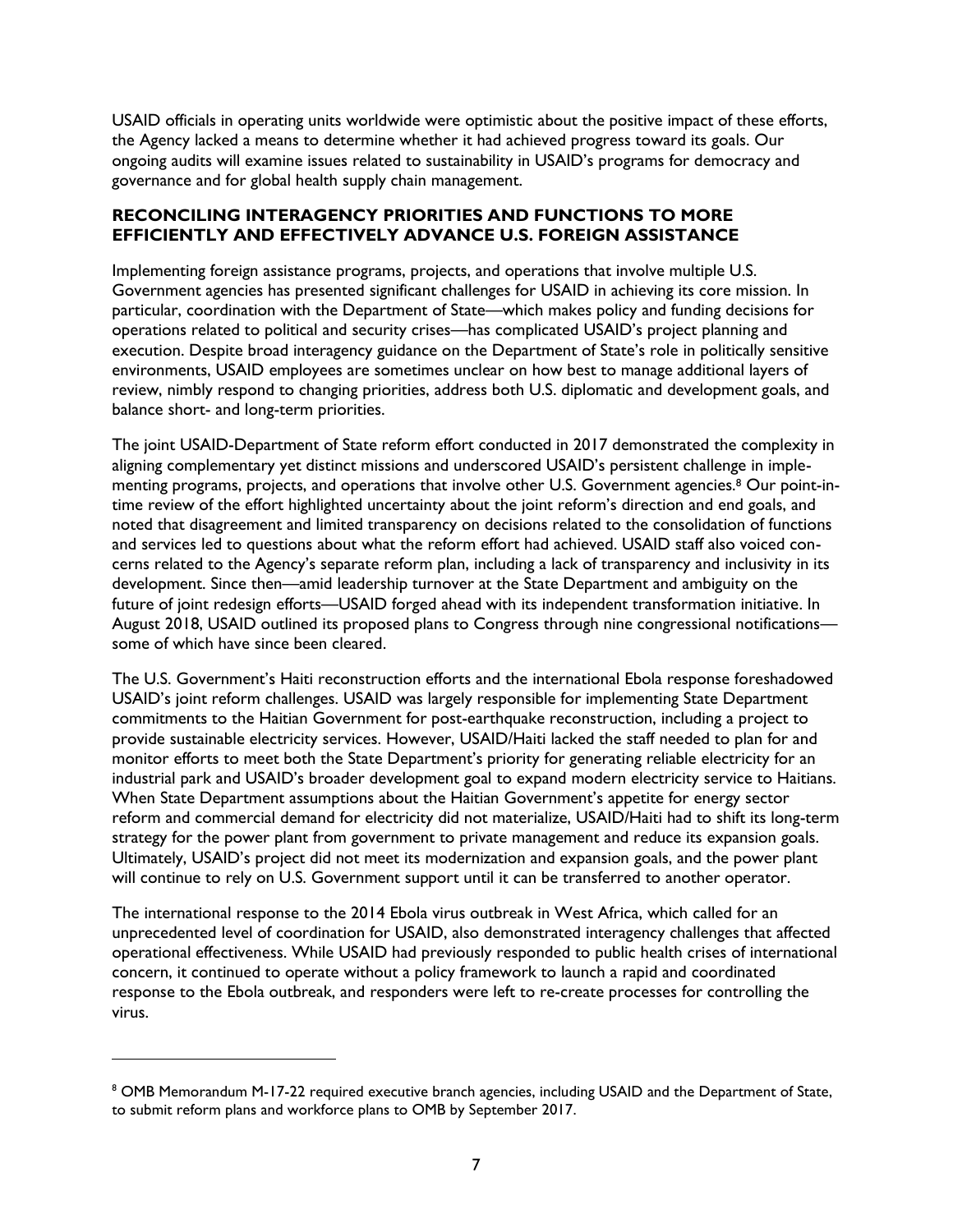USAID has been responsive to our recommendations to improve interagency coordination. For example, USAID agreed to formalize its plan to conclude the Haiti power plant project and to address staffing concerns that undercut project monitoring and implementation. With regard to responding to public health emergencies of international concern, USAID reports that it is working with other U.S. agencies to identify and regularly test roles, capabilities, and responsibilities; agreed to direct the implementation of a strategy for communicating and coordinating with other responders; and committed to incorporating handover procedures for members of rotating response teams. In addition, USAID and the Centers for Disease Control and Prevention issued a joint statement to their staff encouraging work relationships that deepen teamwork and collaboration.

To help reconcile their respective priorities, USAID and the State Department established in May 2018 the Stabilization Assistance Review (SAR), which provides guidelines and best practices to optimize U.S. foreign assistance and advance stabilization efforts in conflict-affected areas. At the direction of the National Security Council, USAID and the Departments of State and Defense are working together to implement SAR recommendations and apply SAR in priority countries. While the agencies emphasized their commitment to institutionalize learning, evaluation, and accountability, closer coordination will require shifts in policies, process, and culture. As GAO reported in September 2018, U.S. agencies still needed to formally document their agreement, roles, and responsibilities to enhance coordination and reduce the potential for duplication, overlap, and fragmentation.<sup>9</sup>

According to USAID officials, the Agency and the State Department are also leading an interagency policy research initiative to inform U.S. assistance to fragile countries. Recommendations coming out of the initiative are expected to help coordinate assistance to advance prevention goals. Further, USAID encouraged staff to attend Department of State national security courses to build collaboration and knowledge across the interagency foreign affairs community. In August 2018, USAID announced an inhouse course to train staff in techniques and best practices for interagency communication, policy development, and decision making.

USAID is also moving ahead on proposed structural changes announced in its August 2018 transformation initiative. Among these, USAID proposed a Bureau for Policy, Resources, and Performance that includes (1) an Office of Development Policy to advance USAID's development policy leadership and coherence and (2) an Office of Bilateral and Multilateral Engagement to set Agency policy and standards, identify best practices, support Agency engagement with donors, and identify and create needed functions for Agency-wide coordination and oversight of multilateral organizations.

USAID's many actions have the potential to improve interagency coordination. However, fully implementing these actions will be an ongoing challenge for USAID, particularly in areas where the authority to act is outside its purview.

We continue to monitor USAID's efforts to improve interagency coordination. For example, we recently issued a report on USAID's Power Africa initiative, which brought together diverse U.S. agencies to collaborate and share expertise on existing and new efforts in the energy sector while capitalizing on agencies' comparative advantages and minimizing duplication. However, by expanding rapidly—extending to all of sub-Saharan Africa and tripling its goals—Power Africa increased its exposure to various risks, and the USAID Coordinator's Office had not fully implemented a portfoliowide program to manage the risks.

<sup>9</sup> "U.S. Agencies Have Coordinated Stabilization Efforts but Need to Document Their Agreement" (GAO-18-654), September 27, 2018.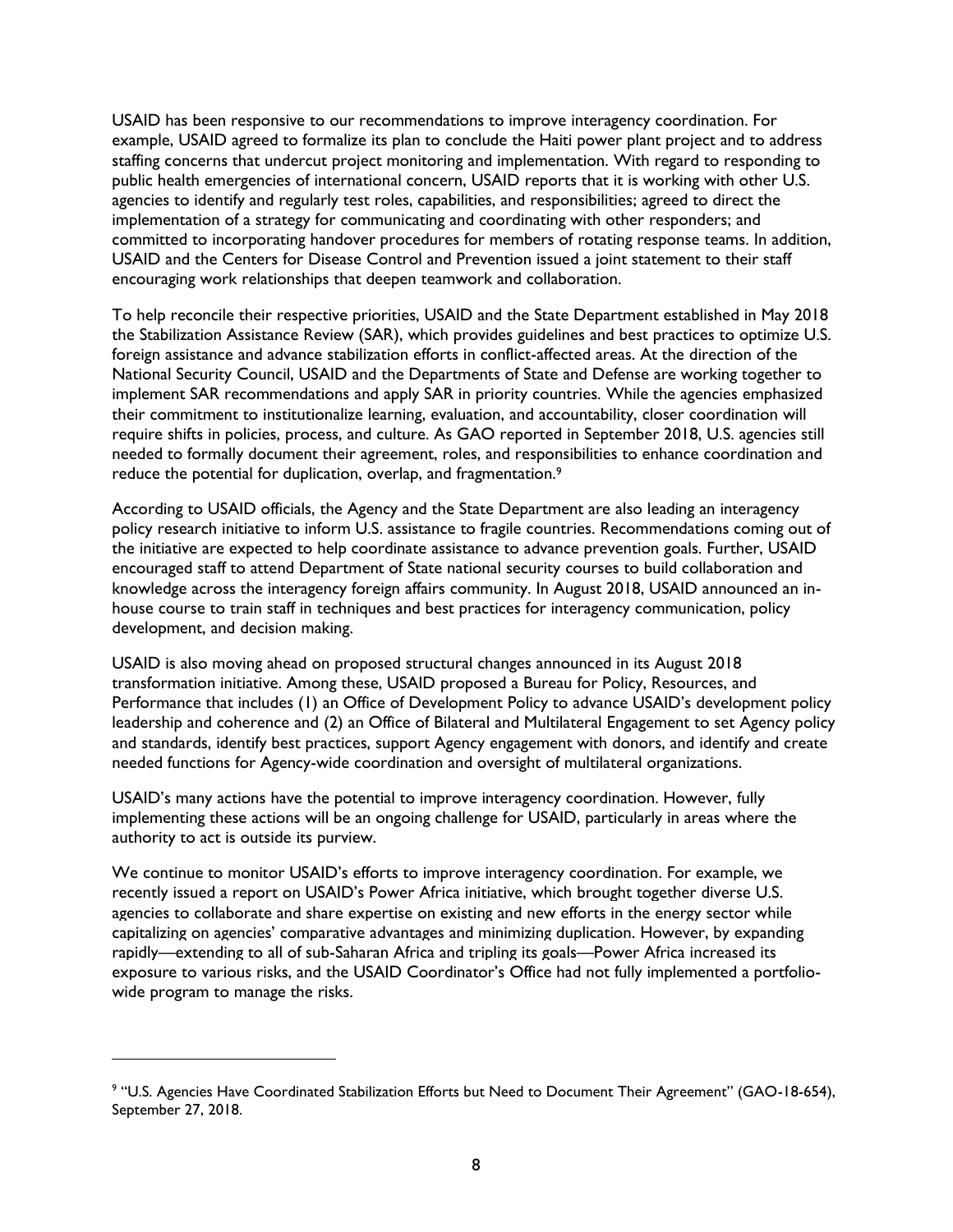### **ADDRESSING VULNERABILITIES IN FINANCIAL AND INFORMATION MANAGEMENT**

Meeting the Federal Government's strict financial and information management requirements has been a governmentwide challenge. While USAID has made notable progress in addressing these requirements, it continues to work to reconcile its financial statements and strengthen its awards management.

*Reconciling Intragovernmental Transactions.* To provide accountability and transparency in their transactions with one another, Federal agencies (referred to as "trading partners") must reconcile any accounting differences. These differences can occur if trading partners use different accounting periods or methodologies for classifying and reporting transactions. The Department of Treasury reported that as of September 30, 2017, USAID had \$488 million in unreconciled transactions with its trading partners. According to Treasury's scorecard—used to track and rank each agency by its contribution to the Government's unreconciled differences—USAID was the 19th largest contributor (out of 140 agencies) at the end of June 2018, with differences of \$377 million. USAID's ongoing efforts to improve its reconciliation process and eliminate differences are likely to resolve timing differences. However, other differences, such as those caused by accounting errors, require additional attention.

*Reconciling the Fund Balance With Treasury Account.* USAID's financial statements for fiscal years 2017 and 2016 had a material weakness related to the Agency's Fund Balance With Treasury (FBWT) reconciliations. A material weakness indicates that a material misstatement of the Agency's financial statements may not be prevented, or detected and corrected, on a timely basis. In the past, USAID did not reconcile its FBWT account with Treasury's fund balance each month, or promptly research and resolve any identified differences. Instead, USAID adjusted its FBWT account to agree with Treasury's fund balance. While USAID has made progress in reducing the unreconciled amount, large unreconciled differences with Treasury remain. As of September 30, 2017, the net difference between USAID's general ledger and the amount in Treasury's records was approximately \$214 million, of which \$83 million was due to outstanding unreconciled items and \$131 million was unexplained. This difference accumulated because of ongoing problems with a legacy system and data migration, and the continued lack of an integrated system to control reconciliations performed by USAID missions. USAID management continues to work to resolve this issue.

**Improving Award Management.** Full and open competition is required when awarding U.S. Government contracts, except in unusual and compellingly urgent circumstances or when other qualified sources are lacking. For grants and cooperative agreements, USAID encourages competition to identify and fund programs that best achieve Agency objectives. Under certain circumstances, eligibility to bid may be restricted to a particular type of organization or other limitation, typically for sole-source awards, as long as a justification for using sole-source awards is fully documented and approved by appropriate authorities. However, a USAID contractor operating in Syria had not adequately documented justification for 36 of 41 sole-source subawards it made—leading us to question \$5.6 million in costs. USAID's Office of Acquisition and Assistance agreed that documentation was lacking and that the Agency should have held the contractor accountable for complying with Agency policy. Although the Agency determined the questioned costs were not allowable, it did not plan to collect these costs from the contractor because USAID had approved the awards. The Agency cited factors primarily violence in the region—that prevented exploring other options for competition.

In addition, we have made a total of 3,365 recommendations in more than 400 performance and financial audit reports issued over the past decade that concern implementer underperformance and inadequate awards management. USAID's reliance on awards to implement its programs around the world approximately \$17.6 billion annually—demands effective awards management to hold implementers accountable for achieving program objectives.